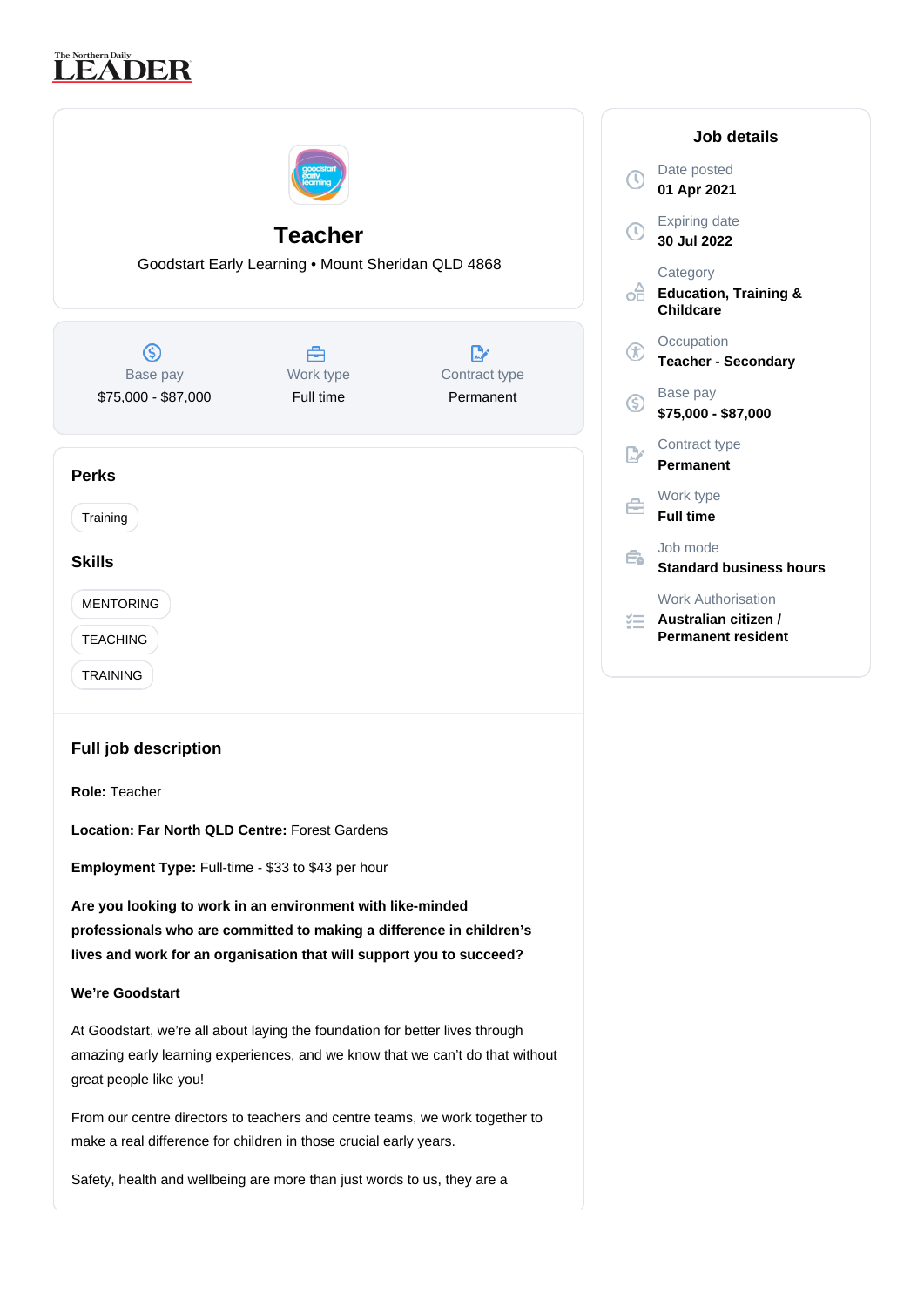personal commitment and a promise we make to our children, our families and each other every day.

We're Goodstart – a not-for-profit with a vision for Australia's children to have the best possible start in life.

### **Your Impact**

As a teacher at Forest Gardens you'll inspire a love of learning in children and foster their development through purposeful, intentional teaching practices that are delivered with creativity and energy. You will build meaningful relationships with families, so each child has a strong sense of belonging that supports them to thrive. Your love of teaching will be reflected in how you mentor and guide educational practices in your room, and in your work with the broader centre leadership team to develop, review, and implement high- quality early learning programs, to ensure you're achieving optimal outcomes for children.

## **You'll help achieve this by**

- Building relationships with your classroom children and families
- Including the local community
- Building healthy relationships with your fellow staff members

## **What Goodstart can offer you**

- Comprehensive Teacher Professional Program
- Job security and stability
- Professional development and training
- Competitive above award rates
- Opportunity to purchase additional annual leave
- Employee Assistance Program
- Uniform allowance
- Early Learning Centre discounts (from 15-30%)

#### **Requirements**

- Approved bachelor degree in early childhood education or ACECQA approved equivalent
- Blue card or an Exemption Card with QLD Teachers Registration
- Valid Working With Children Check
- Up to date Professional Teachers Accreditation
- First Aid qualification

#### How to apply

Click 'Apply Now' and submit your application. For questions e-mail : vkundoorvala@goodstart.org.au or 0739182282

We review applications as they are submitted. We encourage you to submit your application as soon as possible for your best chance to progress to the next stage of the process.

**Supporting our people and protecting our children**